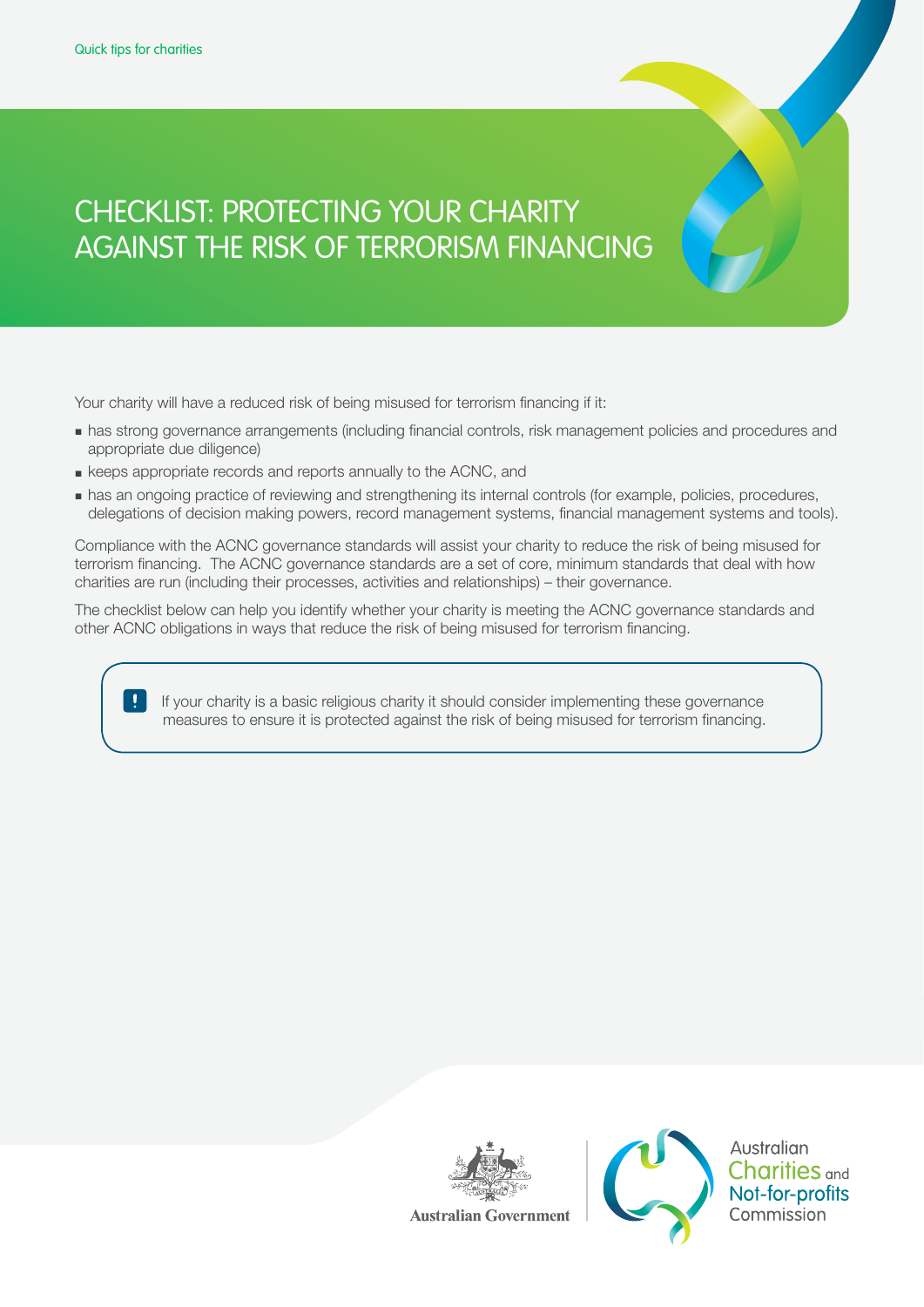

| Does your charity take steps to make sure that its activities overseas agree with its purpose and its character as<br>a not-for-profit?                                                  |
|------------------------------------------------------------------------------------------------------------------------------------------------------------------------------------------|
| Does your charity do its due diligence to know its partners who are carrying out its activities or supporting it<br>with fund and asset transfers?                                       |
| Meet governance standard 2: accountability to members                                                                                                                                    |
| Does your charity keep its members informed of its activities and give them the opportunity to raise concerns?                                                                           |
| Meet governance standard 3: compliance with Australian law                                                                                                                               |
| Does your charity check that it does not provide support to the individuals and organisations associated with<br>terrorism, or contravene Australian sanctions laws?                     |
| Meet governance standard 4: suitability of responsible persons                                                                                                                           |
| What steps has your charity taken to make sure its responsible persons are suitable?                                                                                                     |
| Meet governance standard 5: duties of responsible persons                                                                                                                                |
| Does your charity equip its responsible persons so they understand your charity's unique risks, including the<br>terrorism financing risks in the locations where your charity operates? |
| Does your charity have financial controls that promote transparency and accountability?                                                                                                  |
| Meet record-keeping obligations                                                                                                                                                          |
| Does your charity keep up to date financial and operational records, including records of its activities and the<br>details of any third parties involved?                               |
| Meet notification obligations                                                                                                                                                            |
| Does you charity have a policy on what to do if they notice any suspicious activity?                                                                                                     |

More information and resources are available at acnc.gov.au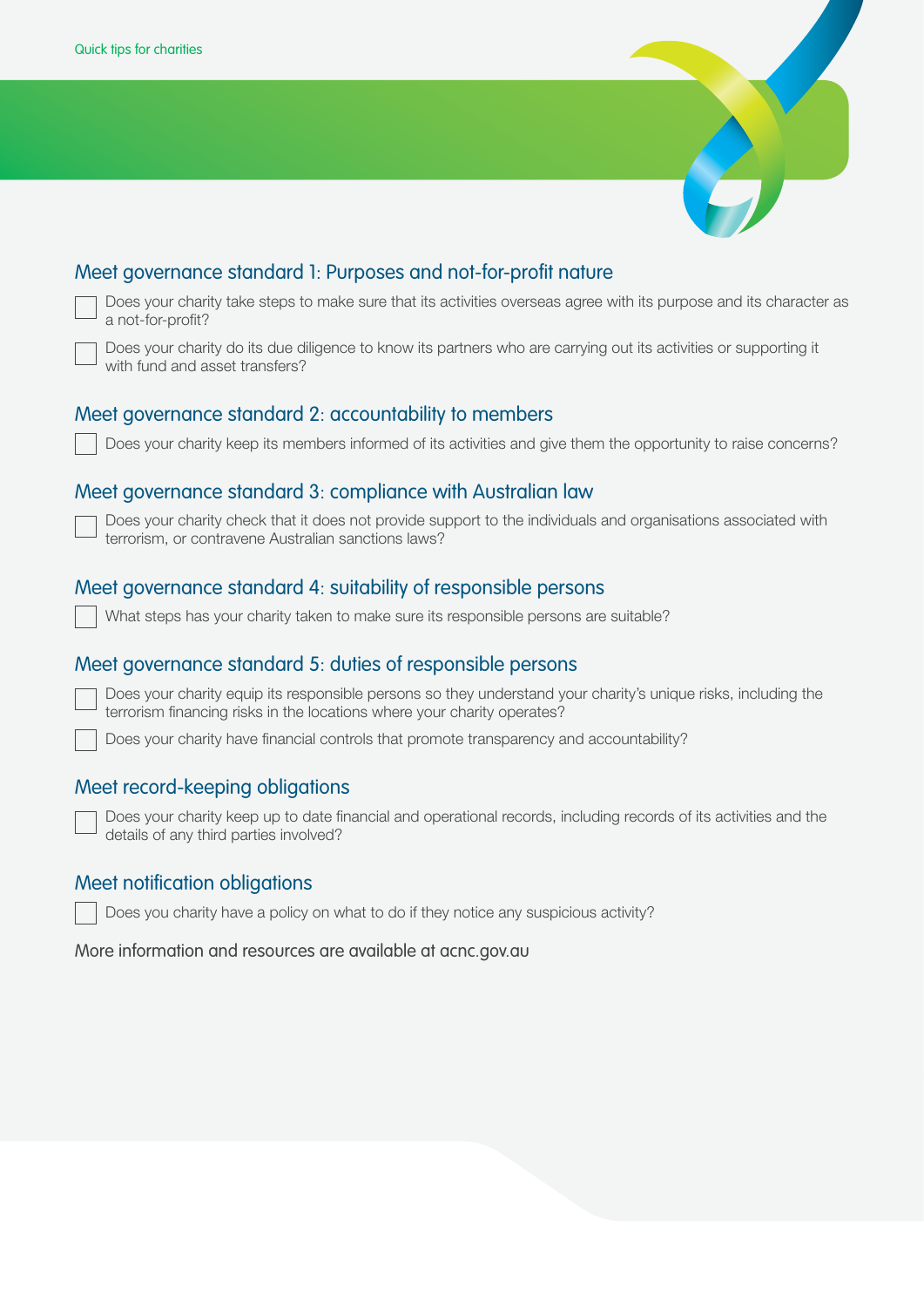

# Meet governance standard 1: purposes and not-for-profit nature

*Summary: charities must be not-for-profit and work towards their charitable purpose. They must be able to demonstrate this and provide information about their purposes to the public.*

### Does your charity take steps to make sure that its activities overseas agree with its purpose and its character as a not-for-profit?

### Does your charity do its due diligence to know its partners who are carrying out its activities or supporting it with fund and asset transfers?

Governance standard 1 requires a charity's funds to be used to pursue its purposes and the charity to maintain its character as a not-for-profit. Charities must meet this standard to remain entitled to be registered as a charity.

Where funds are being transferred overseas or through other agents in Australia, it can be easy for charities to lose sight of exactly how these funds are being used. Monitoring and evaluating the projects and activities that your charity is sending its funds to is essential. This allows you to check that the charity's funds are used for the right purposes.

Charities often work with agents, partners, contractors and other employees. There is no substitute for knowing these other people thoroughly and satisfying yourself that they do not support terrorism and the funds sent are going to further your charity's charitable purpose. Ask for details and cross-check information from everyone your charity works with – this is part of the due diligence you must undertake.

# Questions to ask your charity

- **■** Does your charity maintain reasonable internal control procedures (including processes for recording transactions and delegations of decision making) that reduce risk?
- **■** Does your charity monitor and evaluate its activities to make sure they were carried out as intended?
- **■** Does your charity know who has ultimate control over the project that your charity's money and resources are going towards, and what the money and resources are used for, including after the particular project is finished?
- **■** Does your charity know who uses its facilities and for what purpose for example, your office or meeting space, name, bank account, credit cards, website, computer system, telephone or fax? Does your charity have clear written agreements with agents/contractors/other partners, in Australia and abroad, covering what activities will be undertaken and how they will be monitored and accounted for? Do you check that the agreements are being followed?
- **■** Does your charity review the capacity and capability of partners to manage, deliver and track funds and resources?
- **■** Does your charity know who else might be supporting the person or cause that it is endorsing in public statements, or is using the charity's name?

- **■** Read and share guidance on ACNC governance standard 1, available at acnc.gov.au/governancestandards
- **■** We recommend you visit acfid.asn.au and read the Australian Council for International Development's Code of Conduct and implementation guidance which includes particular requirements around the relationships with partners operating overseas.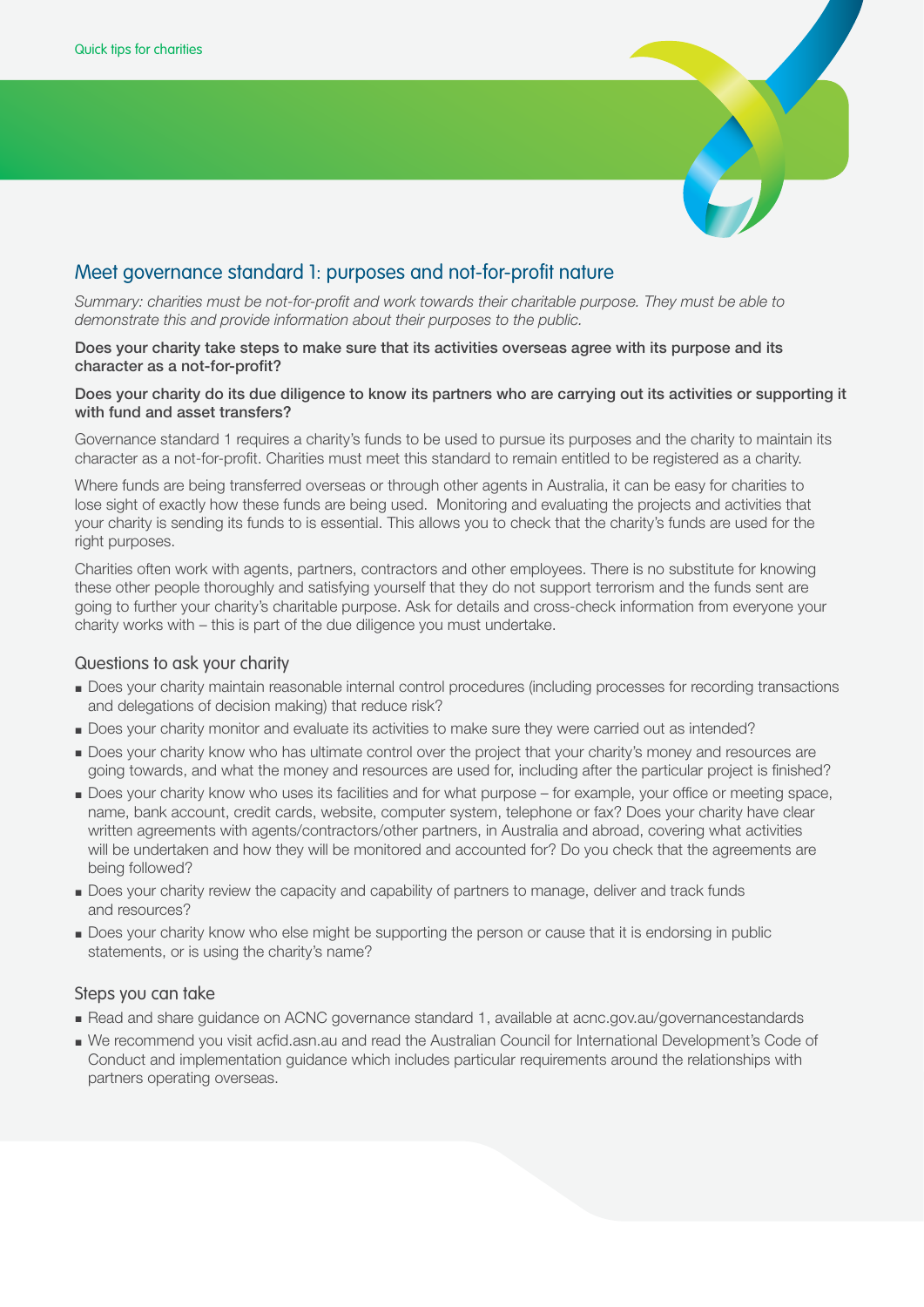

# Meet governance standard 2: accountability to members

*Summary: charities that have members must take reasonable steps to be accountable to their members and provide them with adequate opportunity to raise concerns about how the charity is governed.* 

# Does your charity keep its members informed of its activities and give them the opportunity to raise concerns?

This standard requires charities to be accountable to members. If your charity is transparent to members about the activities your charity undertakes, members will be in a position to understand the charity's operations and raise questions relating to governance.

# Questions to ask your charity

- **■** Does your charity have an annual report which outlines the activities and financial circumstances of the charity?
- **■** Does your charity report on the outcomes from programs?
- **■** Does your charity hold annual general meetings to allow members an opportunity to raise any concerns?
- **■** Have there been any changes for your charity that have not been explained to its members?
- **■** Does your charity submit its Annual Information Statement to the ACNC that includes details of its activities overseas, the countries where it operates or sends money, the beneficiaries it assists and its financial activity?
- **■** Does your charity have a clear and accessible complaints-handling mechanism?

- Read and share guidance on 2, available at acnc.gov.au/governancestandards
- **■** Learn more about the ACNC tools for governing and managing your charity at acnc.gov.au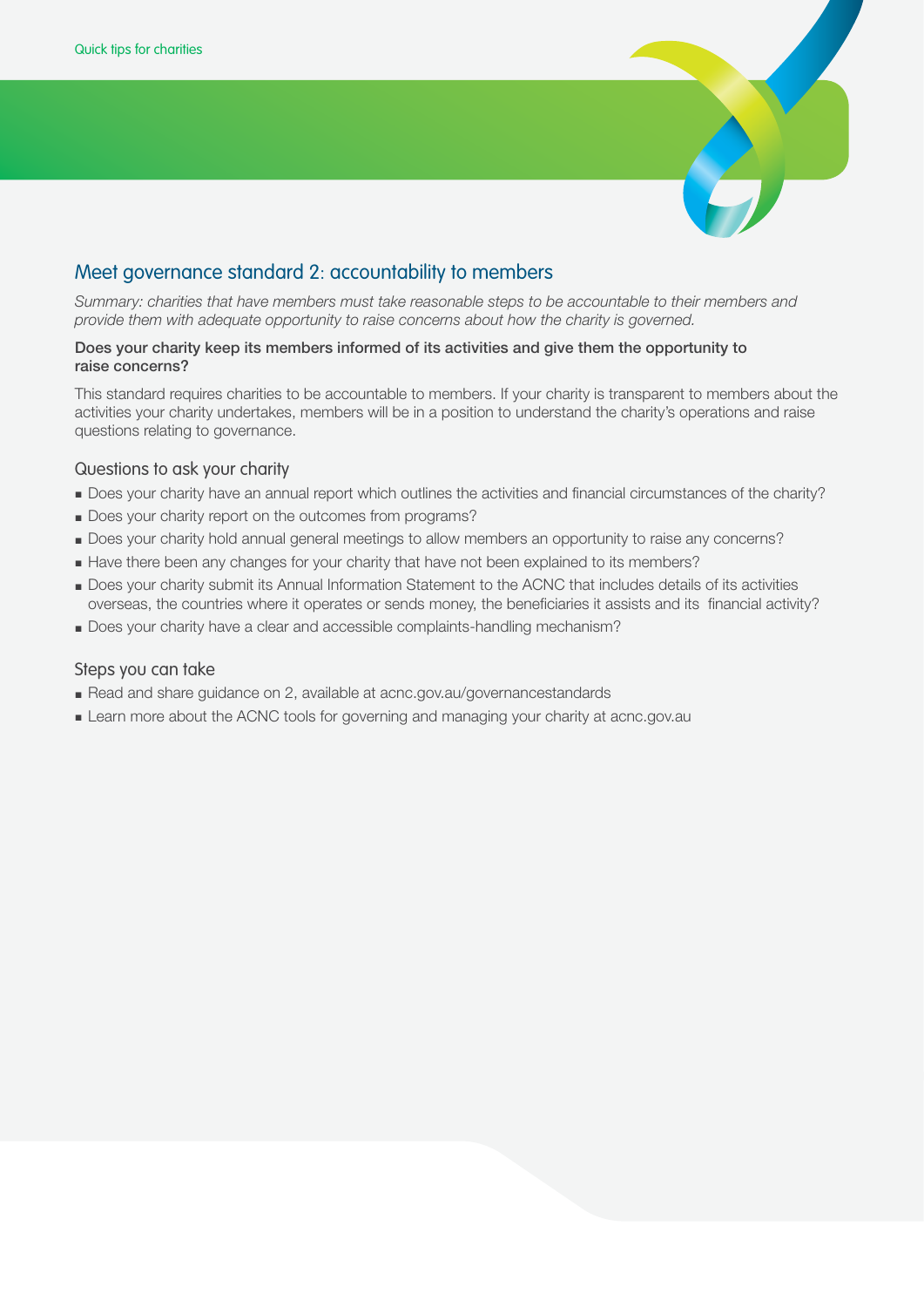

# Apply governance standard 3: compliance with Australian law

*Summary: charities must not commit a serious offence (such as fraud) under an Australian law or breach a law that may result in a penalty of 60 penalty units (currently \$10 200) or more.*

### Does your charity check that it does not provide support to the individuals and organisations associated with terrorism, or contravene Australian sanctions laws?

Like all Australians, a registered charity must comply with Australian law. When an organisation registers as a charity, it agrees to meet all of its obligations to the ACNC, including ACNC governance standard 3 which requires compliance with Australian laws.

### International obligations

Australia has an international obligation to combat terrorism financing as a party to the International Convention for the Suppression of the Financing of Terrorism and pursuant to UN Security Council resolutions on terrorism which are given effect in Australia through the Charter of the United Nations Act 1945 (Cth). Australia is also a member of the Financial Action Task Force (FATF). The FATF is an inter-governmental body which develops and promotes global standards for combating money laundering and terrorism financing.

### Australian offences

Significant penalties apply under the *Charter of the United Nations Act 1945* (Cth) and the *Autonomous Sanctions Act 2011* (Cth) for contravening a range of sanctions measures. These sanctions measures include targeted financial sanctions which prohibit making assets of any kind available to a listed person or entity, or using or dealing with a listed person or entity's assets. These offences have extra-territorial effect. This means if your charity makes funding or other assets available to a listed person or entity, whether overseas or in Australia, this could result in prosecution under Australian law.

Australia's terrorist act offences and terrorist organisation offences are set out in the *Criminal Code Act 1995* (Cth) ('the Criminal Code'). The Criminal Code sets out the penalties (up to 25 years' imprisonment) for providing support intentionally or recklessly to a terrorist organisation.

### Lists of terrorist organisations, individuals and other 'entities' to check

### List of terrorist organisations

The Australian National Security website at nationalsecurity.gov.au provides an up-to-date list of the relevant names and aliases of listed terrorist organisations under the Criminal Code.

### Consolidated list

The Department of Foreign Affairs and Trade maintains a list of all persons and entities subject to targeted financial sanctions or travel bans under Australian sanctions laws (Consolidated List available at dfat.gov.au). Listings for targeted financial sanctions are distinct from listings under the Criminal Code and impose separate legal obligations.

It is a serious criminal offence making assets of any kind, including funds, available to a listed person or entity, or to use or deal with a listed person or entity's assets.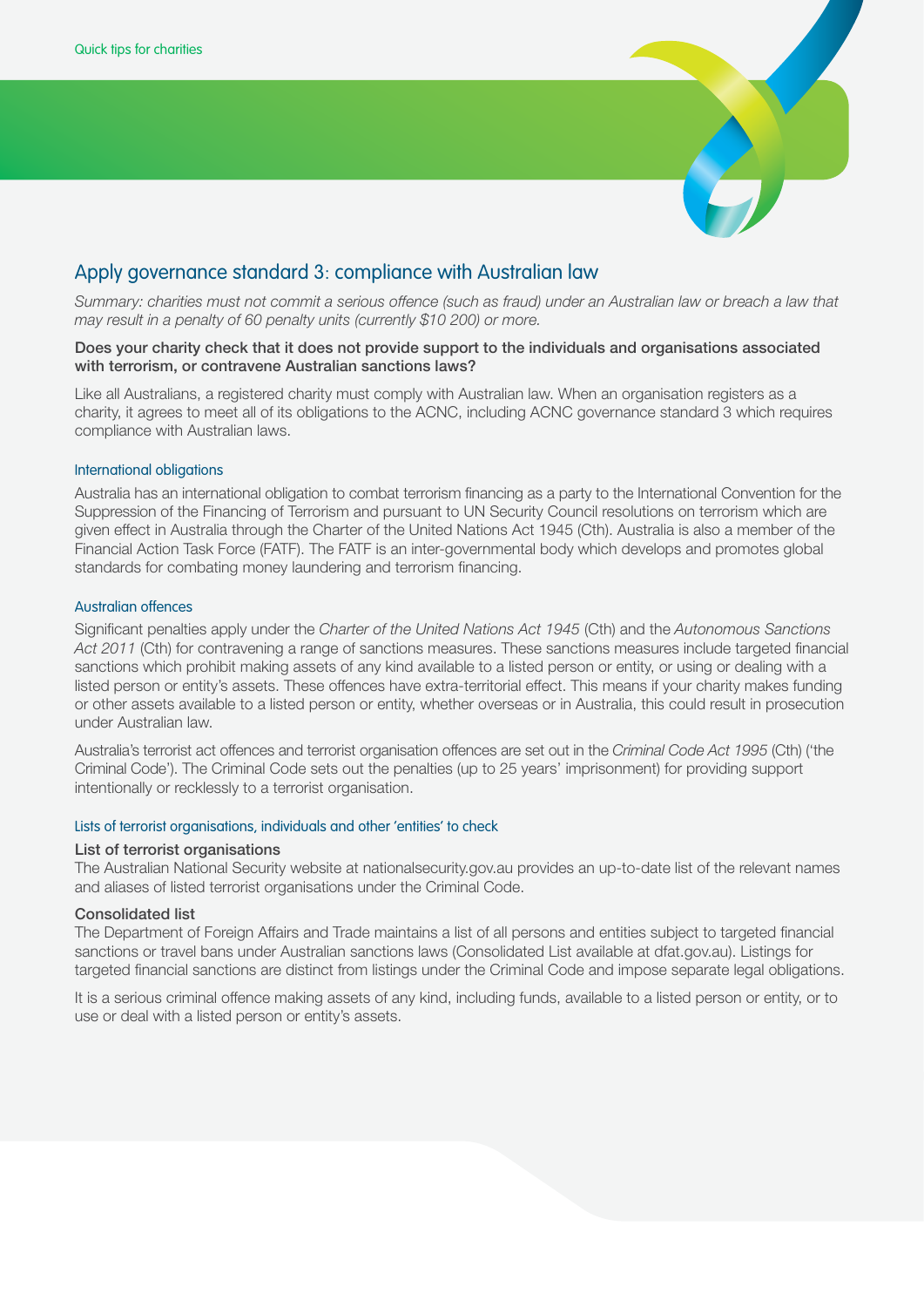### Financial transactions with Iran

In addition to the sanctions measures set out above, Australia has imposed particular restrictions on financial transactions with Iran in response to international concern about terrorist financing threats emanating from that country. Since 1 March 2012, transactions of \$20,000 or more between Australia and Iran are prohibited without prior authorisation from the Department of Foreign Affairs and Trade. This is irrespective of whether the transaction is carried out through electronic funds transfer, transfer under other remittance arrangements, or through a bill of exchange, promissory note or letter of credit.

# Questions to ask

- **■** Does your charity send money or have operations in a country in relation to which sanctions have been imposed, or in which listed persons or entities are known to operate?
- **■** Does your charity take reasonable precautions and exercise due diligence to avoid contravening Australian sanctions laws?
- **■** Are your charity's responsible persons, staff and volunteers aware of the list of terrorist organisations and the Consolidated List, and do they understand the legal impact of listings?
- **■** Does your charity have appropriate controls in place to manage the risk that beneficiaries, partners, stakeholders, staff or other people associated with your charity are listed as a terrorist organisation or for targeted financial sanctions?
- **■** Do you have an understanding of the background and affiliations of your board members, employees, fundraisers, volunteers and partners?

- **■** Read and share guidance on 3, available at acnc.gov.au/governancestandards
- **■** Promote awareness in your charity of the list of terrorist organisations and the Consolidated list
- **■** Review the list of groups proscribed as terrorist organisations under the Criminal Code on the Australian National Security website
- **■** Review the Consolidated List and targeted financial sanctions against persons and entities appearing on the Consolidated List
- **■** Promote awareness within your charity of other obligations under Australian sanctions laws set out on the DFAT website
- **■** Seek legal advice if you are uncertain of your obligations under the law
- Read about other obligations your charity may have at acnc.gov.au
- **■** Read and share *Safeguarding your organisation against terrorism financing: A guidance for non-profit organisations* at livingsafetogether.gov.au.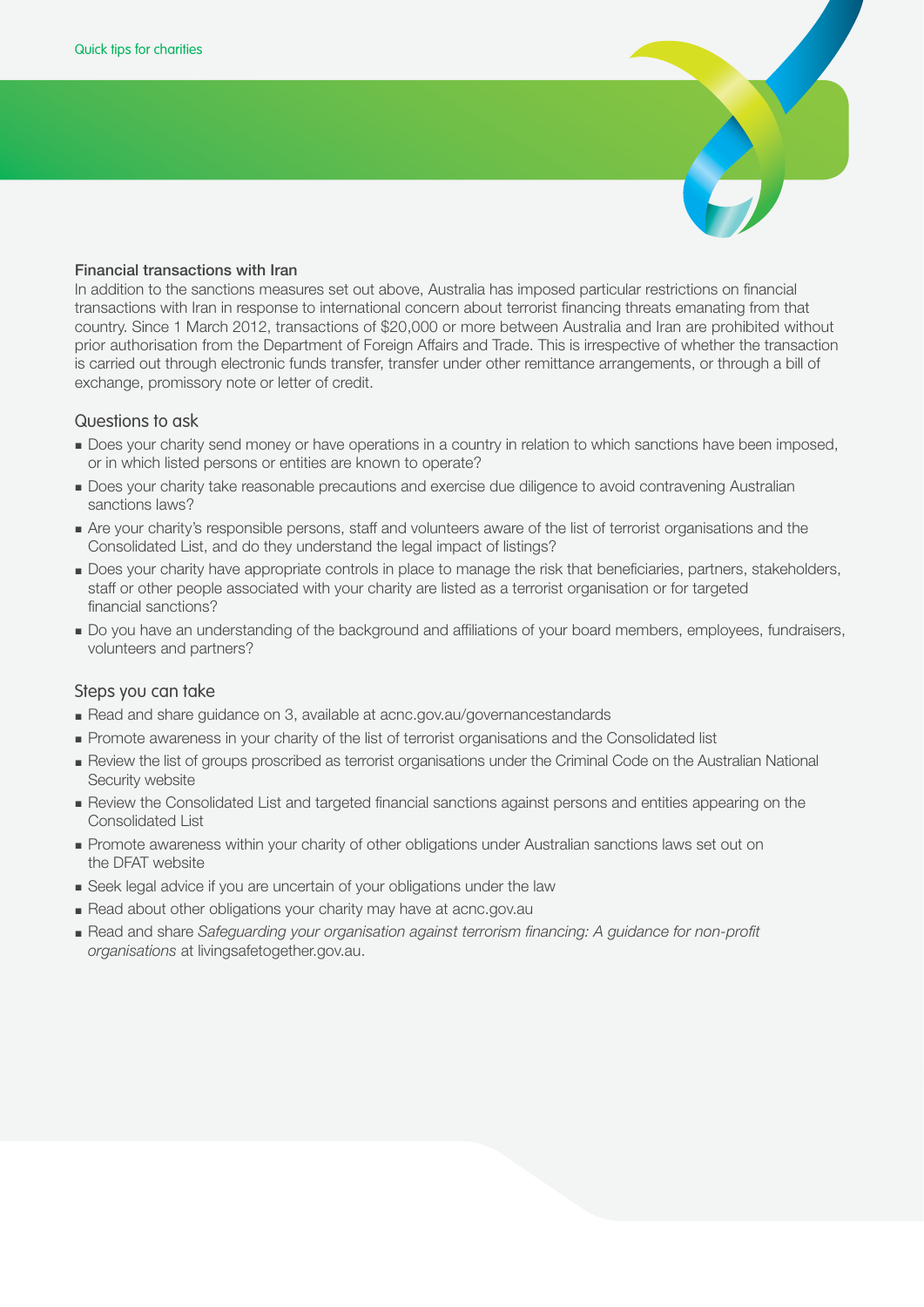

# Meet governance standard 4: suitability of responsible persons

*Summary: charities must take reasonable steps to:*

- **■** *be satisfied that its responsible persons (such as board or committee members or trustees) are not disqualified from managing a corporation under the Corporations Act 2001 (Cth) or disqualified from being a responsible person of a registered charity by the ACNC Commissioner, and*
- *remove any responsible person who does not meet these requirements.*

### What steps has your charity taken to make sure its responsible persons are suitable?

For the ACNC, responsible persons ("responsible entities" under the ACNC Act) are the people (or organisations, in some limited cases) responsible for directing a charity, who are members of the charity's governing body (including directors or committee members), or trustees (including insolvency trustees or administrators).

This standard requires registered charities to take reasonable steps to be satisfied that its responsible persons are not disqualified from:

- managing a corporation under the *Corporations Act 2001* (Cth), or
- **■** being a responsible person by the ACNC Commissioner, within the previous 12 months.

If a charity is not satisfied, it must not appoint this person. If the person is already appointed, the charity must take reasonable steps to remove them as a responsible person.

# Questions to ask

- **■** Do you have a good understanding of the background and affiliations of your responsible persons?
- **■** Does your charity know if your responsible person has any other reason for wanting to be involved with your charity?

- **■** Read and share guidance on ACNC governance standard 4, available at acnc.gov.au/governancestandards
- **■** Read the Factsheet: What is a 'responsible person'?, available at acnc.gov.au/faq
- **■** Read more about disqualification from being a responsible person at acnc.gov.au/governancestandards
- **■** Search the ASIC Register of banned and disqualified persons at asic.gov.au to make sure your charity's responsible persons are not listed
- **■** Search the Office of the Registrar of Indigenous Corporations (ORIC) Register of disqualified officers at oric.gov.au to make sure your charity's responsible persons are not listed
- **■** Search the ACNC Register of disqualified persons at acnc.gov.au/findacharity to make sure your charity's responsible persons are not listed.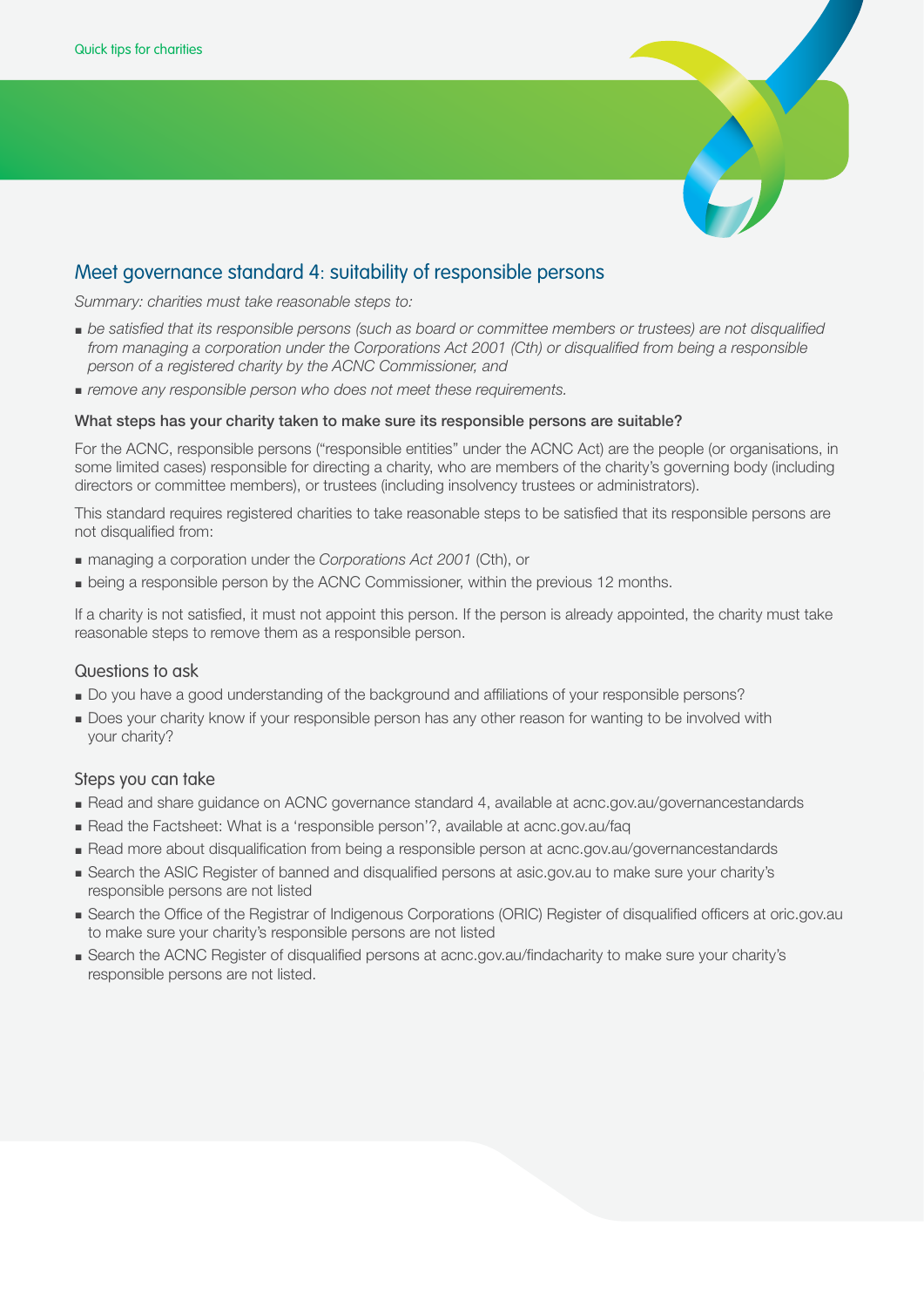

# Meet governance standard 5: duties of responsible persons

*Summary: Charities must take reasonable steps to make sure that responsible persons are subject to, understand and carry out the duties set out in this standard.*

### Does your charity equip its responsible persons so they understand the charity's unique risks, including the terrorism financing risks in the locations where your charity operates?

Charities must make sure that their responsible persons are meeting the duties as set out in governance standard 5. This includes making sure they understand the responsibilities that they are taking on as part of their role within the charity.

There are certain reasonable processes that a charity with overseas activities will need to have in place to make sure that their responsible persons can meet their duties.

Charities will all face risks that they need to manage, however those charities that operate overseas will often face risks which have more significant impacts, for example when considering occupational health and safety for staff working in warzones or where providing support in jurisdictions where there are well established terrorist groups or known corruption.

# Steps you can take

To make sure that the charity's responsible persons act with the expected degree of care and diligence the charity should take steps to:

- **■** understand the types of risks associated with their activities
- **■** manage those risks including the risk of accidentally being a channel for terrorism financing and
- **■** communicate all of this to their responsible persons.

# Questions to ask

- **■** Does your charity review it governance arrangements, financial controls, reporting and risk management policies and procedures?
- **■** Does your charity have a risk register to identify and monitor risks in relation to terrorism financing?
- **■** Do your charity's responsible persons consider the risks faced by your charity and take steps to manage those risks?

# Does your charity have financial controls that promote transparency and accountability?

# Make sure appropriate controls are in place

When sending money overseas, charities may face particular risks of their charitable funds being diverted or otherwise misused, even if they are working with a local organisation which has similar charitable purposes. The ways an overseas charity will reduce this risk will vary according to its particular circumstances, such as its size, the sources of its funding, the nature of its activities, as well as the needs of the public. However, it will be necessary to have appropriate controls.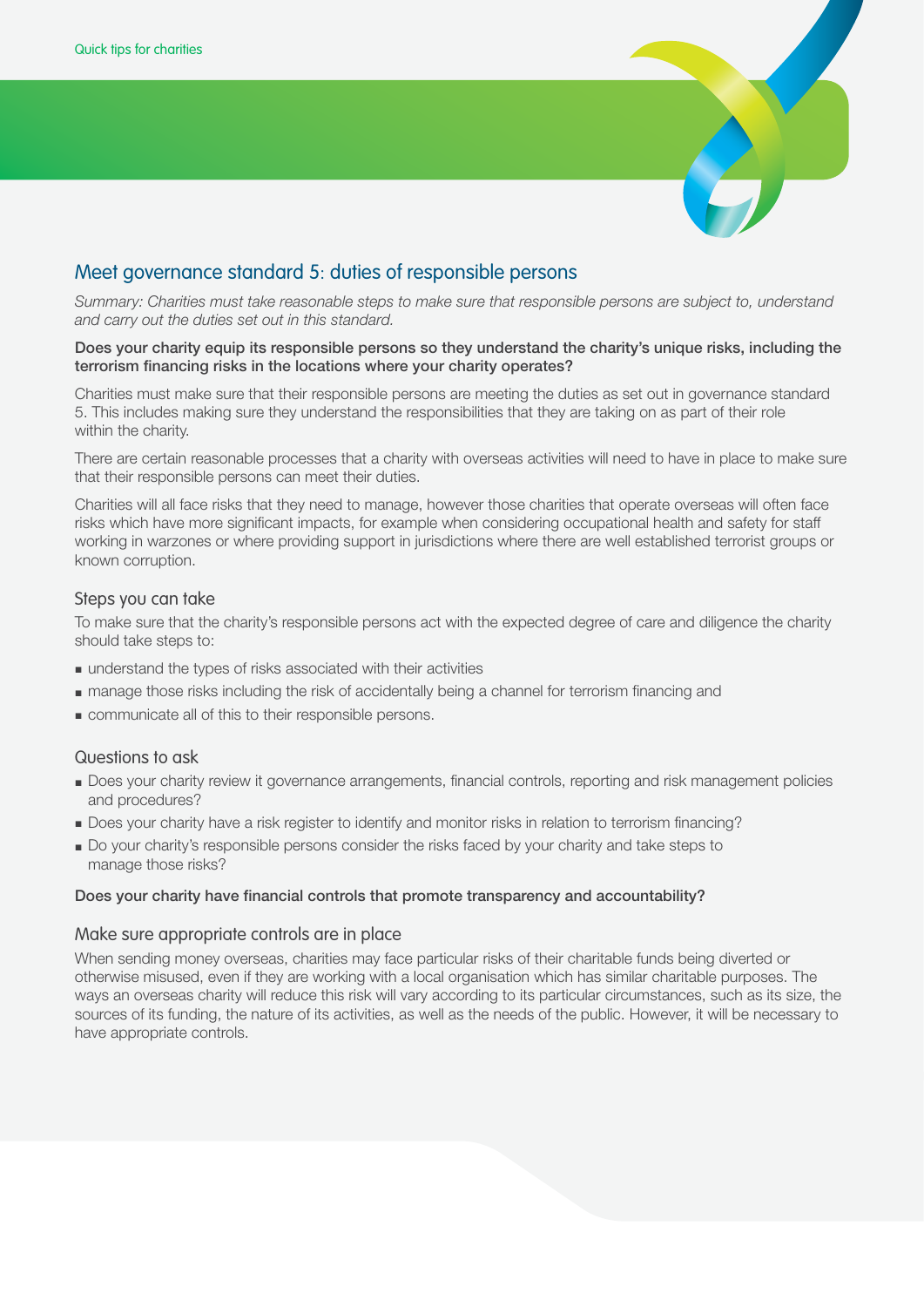

AUSTRAC monitors the risk of money laundering, terrorism financing or the financing of people smuggling for those remittance service providers on the Remittance Sector Register.

### Overseas aid and development organisations

A number of non-government aid and international development organisations are members of the Australian Council for International Development (ACFID), which is a peak body. All ACFID members sign up to the ACFID Code of Conduct (the ACFID Code). The ACFID Code promotes good practice and aims to improve international development outcomes and increase stakeholder trust by enhancing transparency and accountability of the members. Even if your charity is not a member of ACFID, complying with the ACFID Code of Conduct is a good way of promoting good practice and good governance.

### Questions to ask

- **■** Does your charity have strong additional controls and audit trails to protect your charity's funds and show how and when they were used?
- **■** Does your charity have appropriate delegations and separations of authority over the collection, handling and depositing of cash and the issuing of receipts?
- **■** Does your charity transfer money using normal banking mechanisms or through an alternative remittance service provider?
- **■** Does your charity check if its remittance service provider is registered with AUSTRAC?

- **■** Read and share guidance on ACNC governance standard 5, available at acnc.gov.au/governancestandards
- **■** Read *Governance for good,* our guide to governance for board members, at acnc.gov.au
- **■** Read *My charity and the ACNC: guide to your charity's obligations to the ACNC* at acnc.gov.au. This guide gives an overview of a charity's obligations and how to meet them, and includes a handy checklist
- **■** Read our Factsheet: Overseas aid and development charities at acnc.gov.au/faq
- **■** Read and share our *Protect your charity from fraud: a guide for charities* at acnc.gov.au
- **■** Read AUSTRAC's report on Terrorism financing in Australia 2014 at austrac.gov.au
- **■** Check the remittance sector register at austrac.gov.au to make sure your charity's remittance service provider is listed
- **■** Read and share AUSTRAC's report on Terrorism financing in Australia 2014 at austrac.gov.au
- **■** Read the Australian Council for International Development's Code of Conduct, and review their learning and development training, which includes particular requirements around the control of funds and anti-fraud and anticorruption for charities that operate overseas. These are available at acfid.asn.au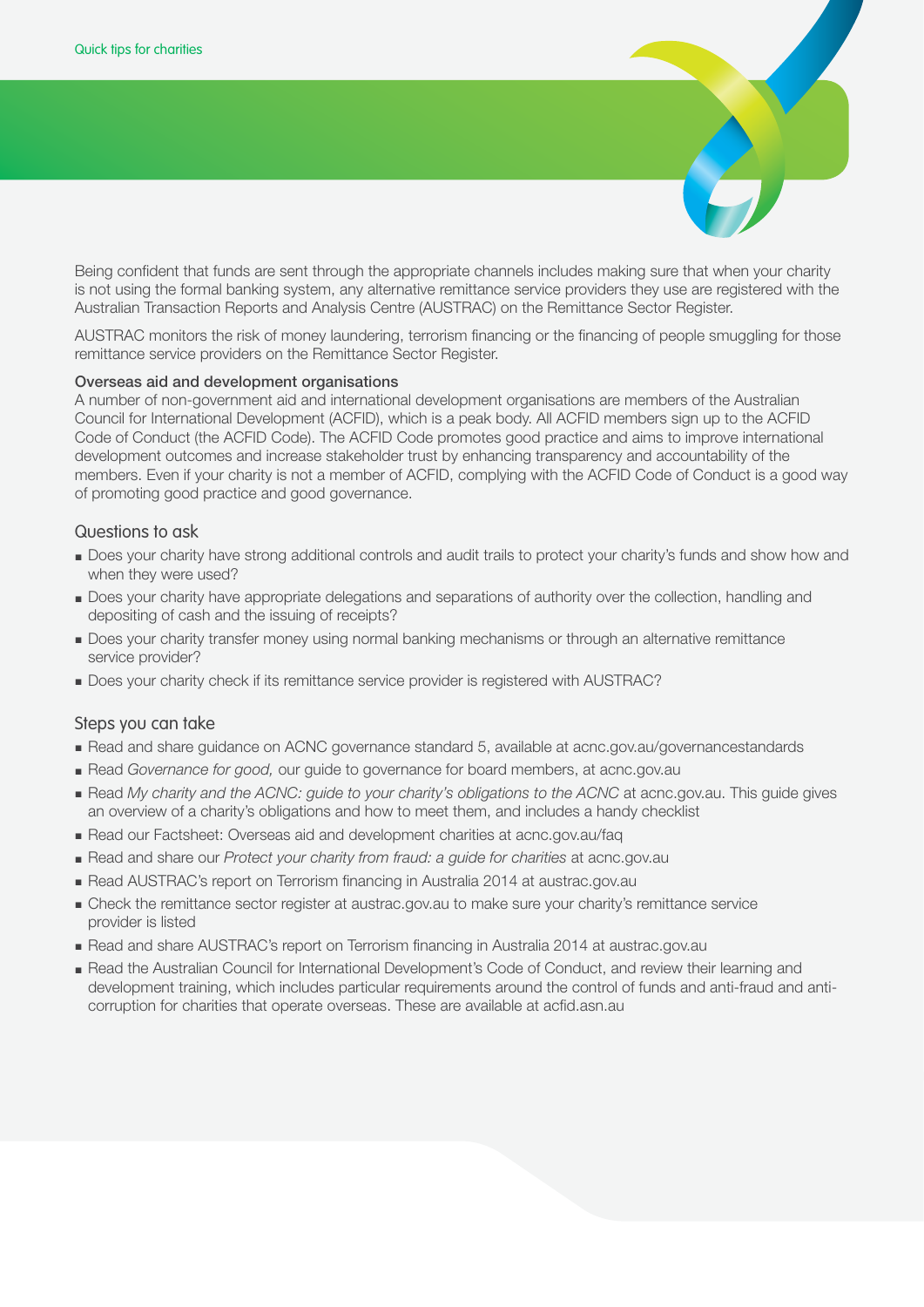

# Meet record keeping obligations

### Does your charity keep up to date financial and operational records, including records of its activities and the details of any third parties involved?

Under the ACNC Act, your charity must keep two types of records: financial records and operational records. A record is an account in permanent form (e.g. in writing) of facts, events or transactions that shows your charity has operated or acted in a particular way, or spent or received money or other assets (made a transaction).

Keeping good records of both your financial and operational activities will make sure that it is easier to detect if charitable funds are being misused or diverted to another purpose.

# Questions to ask about record-keeping

- **■** Does your charity monitor and keep records of the performance of its projects?
- **■** Does your charity keep financial records of income, expenses and financial transactions?
- **■** Does your charity have detailed budgets for each project and generate regular reports on the progress of each project?

# Steps you can take

- **■** Read more about how you can meet your record keeping obligations to the ACNC at acnc.gov.au
- **■** Complete the ACNC record-keeping checklist, available at acnc.gov.au

# Meet notification obligations

# Does you charity have a policy on what to do if they notice any suspicious activity?

Charities must notify the ACNC when they believe they are not meeting an obligation under the ACNC Act, including the governance standards.

Those who work for a charity are often best placed to identify where activities appear suspicious or processes are not being followed.

Make sure that your charity's responsible persons, employees and volunteers are aware of their obligations and know what an issue of concern is, including suspicious activity, and how and when to report.

# Steps to take

- **■** Notify the ACNC if you believe there has been a breach of obligations
- **■** If you notice suspicious activity contact the Australian Federal Police
- **■** If you suspect terrorism financing, contact National Security Hotline:
	- Call: 1800 1234 00
	- From outside Australia: (+61) 1300 1234 01
	- Email: hotline@nationalsecurity.gov.au
	- MMS: 0429 771 822
	- TTY: 1800 234 889.